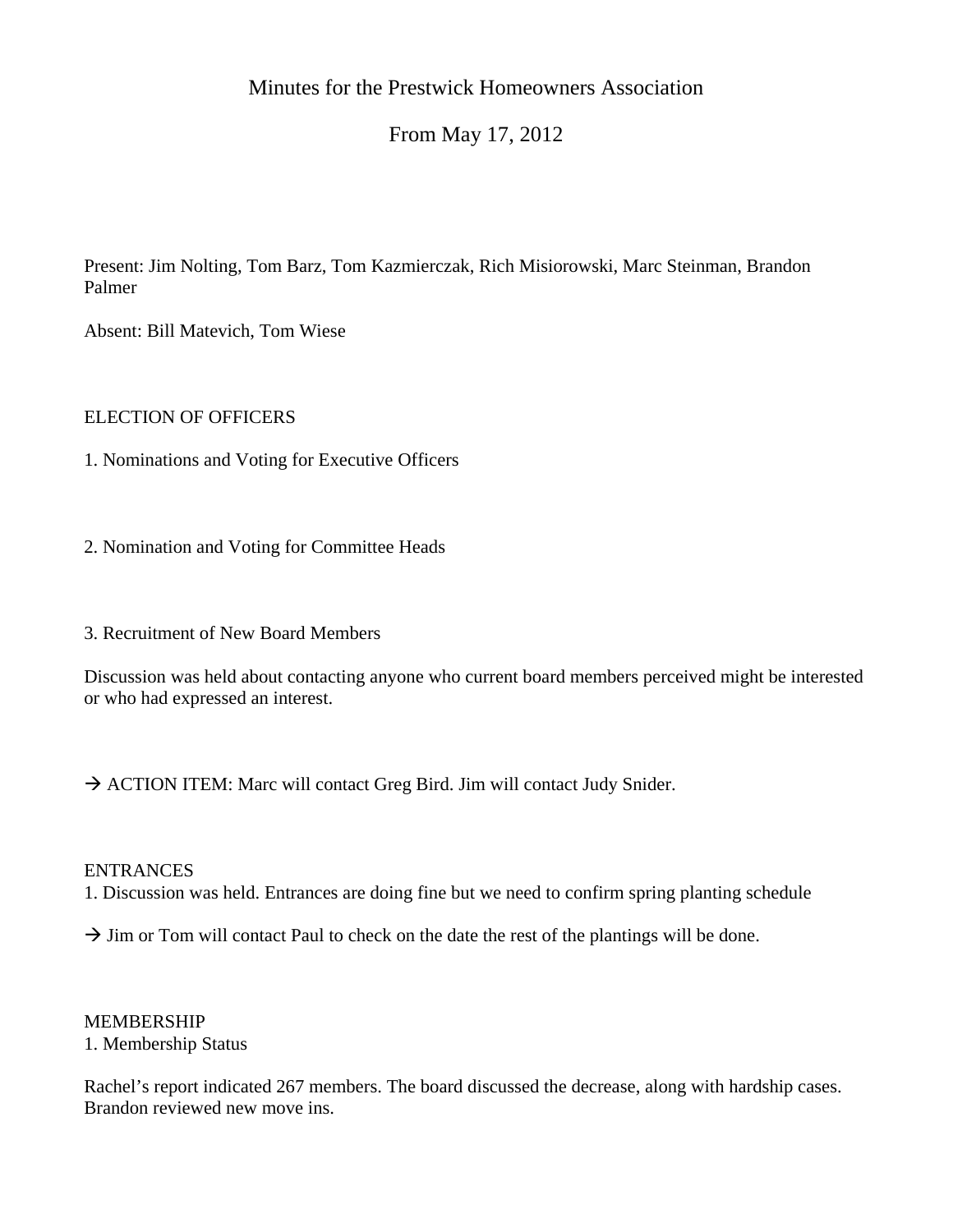Rich noted that he is not in the database print out of members. Rachel will double check.

2. Ad status

This year there are 32 paid ads and 3 comped. Ad income is down slightly this year because several advertisers renewed but took smaller ads. We are still waiting for payment from 2 advertisers.

3. New Residents

a. need call list

ARC

(See Marc's note)

FINANCIAL

1. Treasurer's Report

There is approximately \$40,000 in the bank. \$25,000 of it is in the money market account. The other \$15,000 is in the regular checking account.

**SOCIAL** 

1. Fireworks

The board discussed and approved a \$2500 contribution to the PCC fireworks on July 3. No check has been requested yet.

2. Ravinia Jazz Festival at the club 7/28

Jim reported that the Club is considering hosting a jazz festival and may look to involve the homeowners. Jim will try to get more information for the newsletter.

3. Other Ideas

The board discussed other possible neighbor gatherings like another racetrack outing, a Lake Michigan boat cruise, a trip to a ballgame or an outdoor grilling class with a live chef demo.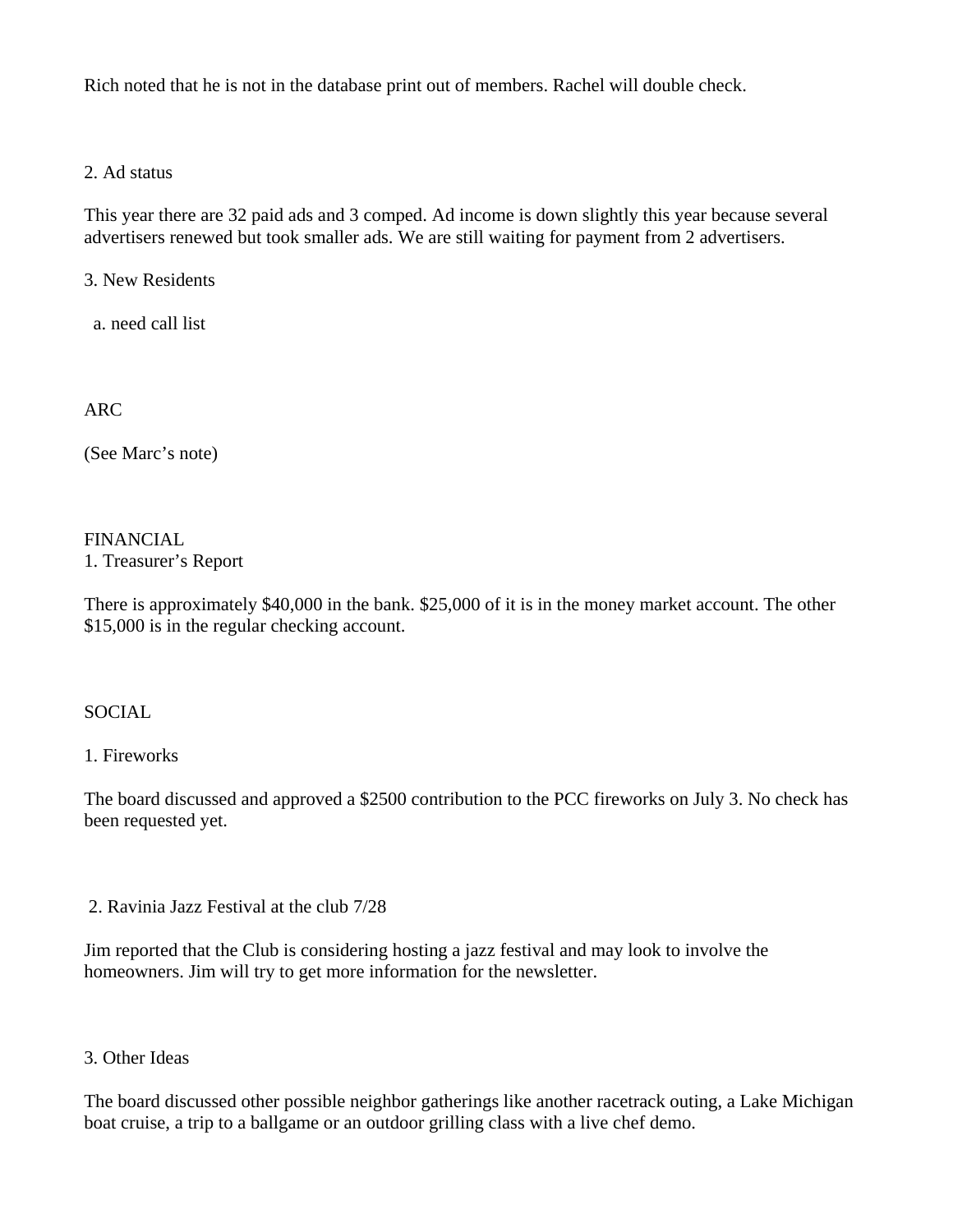$\rightarrow$  Marc will talk to Dawn S. and see if she and the event planning garden club ladies would be willing to plan an event for PHA.

 $\rightarrow$  Jim will create an e-survey with SurveyMonkey and send out to all homeowners.

## **SECURITY**

WEB SITE

GOVERNMENTAL 1. Code Violation Enforcement Committee Status

Marc sent the board a list of violations he'd compiled for Jerry Ducay. He got a very timely response from Jerry indicating the yards needing mowing would be verified and cut within the week. The other violations are being investigated and addressed. However, there are some issues (like visible garbage cans) which are not violations of village ordinances and therefore not able to be resolved by the village. The board discussed possible options and agreed to a postcard that can be sent to neighbors.

 $\rightarrow$  ACTION ITEM Marc will design a simple "friendly reminder from your PHA" postcard that can be printed on a home printer by any board member and mailed to neighbors with deed restriction violations.

LEGAL

#### **NEWSLETTER**

The next newsletter will go out in early June.

- 1.Welcome New Neighbors
- 2. Spring (Summer) garden Tip

(Jim has already asked Paul to write. Rachel will email Paul with a due date.)

3. Fireworks & other social

(Jim getting info on Club's jazz fest.)

- 4. Prestwick Garden Club notice
- 5. Liberty Thank You